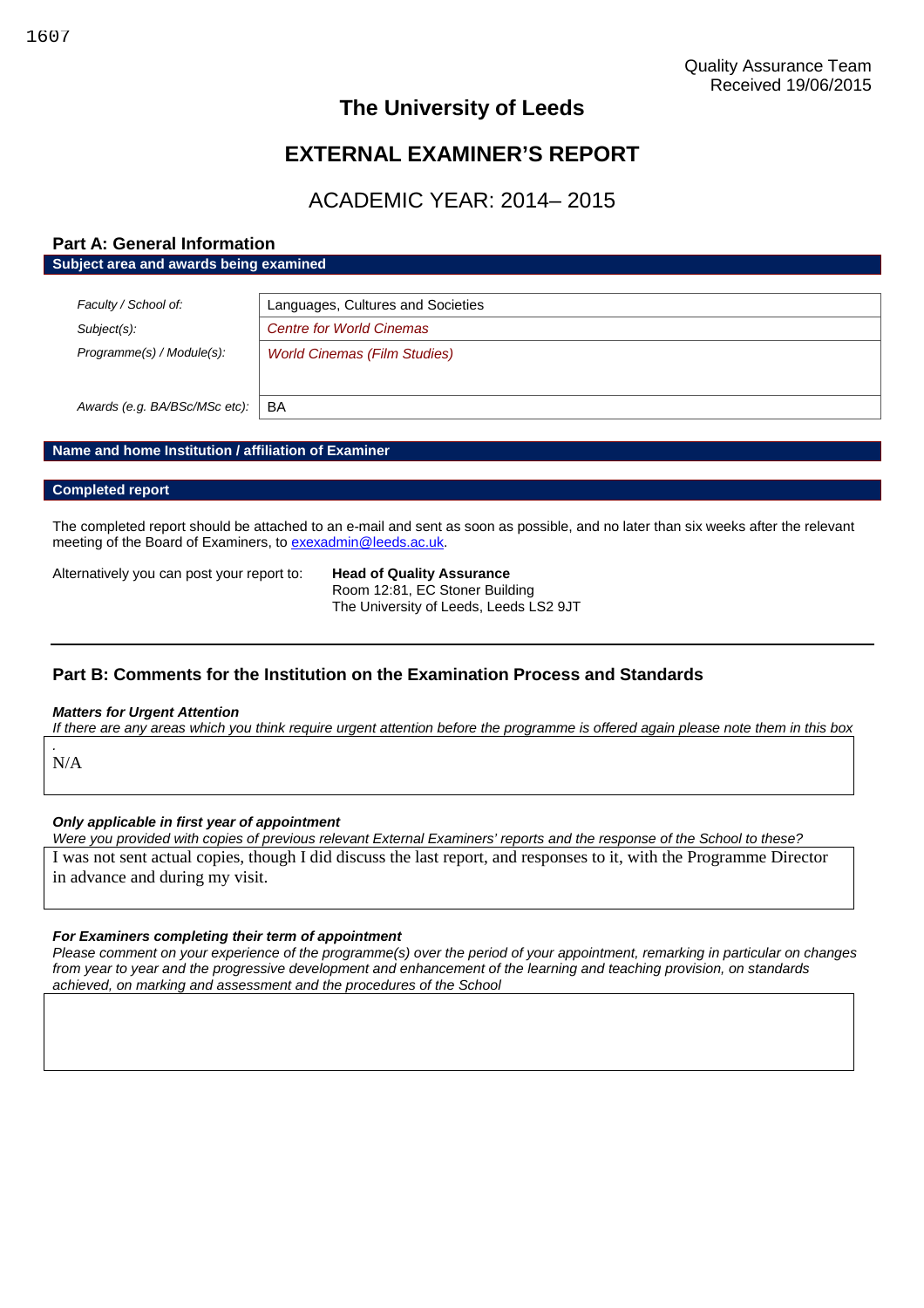#### **Standards**

- **1. Please indicate the extent to which the programme Aims and Intended Learning Outcomes (ILOs) were commensurate with the level of the award**
	- *The appropriateness of the Intended Learning Outcomes for the programme(s)/modules and of the structure and content of the programme(s);*
	- *The extent to which standards are appropriate for the award or award element under consideration.*

The programme is well structured, having undergone some modifications (e.g. rebranding to Film Studies; creation of new first-year modules) that have clearly strengthened it. It seems also that it might have improved its attractiveness to prospective students. The Aims and ILOs are wholly appropriate for the content and the level of the award, and it is pleasing that these have obviously continued to remain under review as the programme evolves.

- **2. Did the Aims and ILOs meet the expectations of the national subject benchmark (where relevant)?**
	- *The comparability of the programme(s) with similar programme(s) at other institutions and against national benchmarks and the Framework for Higher Education Qualifications.*

The programme maps well onto comparable programmes elsewhere, whilst retaining a certain distinctiveness, which will make it an attractive proposition for students seeking a varied approach to the study of film.

#### **3. Please comment on the assessment methods and the appropriateness of these to the ILOs**

- *The design and structure of the assessment methods, and the arrangements for the marking of modules and the classification of awards;*
- *The quality of teaching, learning and assessment methods that may be indicated by student performance.*
	- I think the methods of assessment are wholly appropriate to the ILOs, allowing the students to demonstrate a range of skills. The deployment of a detailed film analysis element, alongside the traditional essay, in the majority of modules is to be welcomed. One module uses a joint presentation as well, and to good effect. It might be something for the team to consider rolling out more widely. In terms of helping to support students' broader employability, the use of presentation as a means of assessment can be an asset.

The quality of the student performance, with a majority of the work in the First/Upper Second bracket, suggests that the assessment methods work well and that students are generally comfortable with them.

#### **4. Were students given adequate opportunity to demonstrate their achievement of the Aims and ILOs?**

- *The academic standards demonstrated by the students and, where possible, their performance in relation to students on comparable courses;*
	- *The strengths and weaknesses of the students as a cohort.*

As indicated above, the assessment methods allowed a majority of students to perform to a high standard, with all modules average marks in the Upper Second bracket, and very few fails overall across the three years. The mark profile is what I would expect from a University of Leeds' standing, and is comparable with other universities I have examined in. The three cohorts all seem immensely strong and a credit to the programme, the Centre and the University.

Where performance was weaker, it tended to display a weak grasp of how to structure academic work, and how to reference correctly. Often the weaker work also betrayed some major grammatical and linguistic flaws, which I was surprised to find, to be honest. Be that as it may, such work was the exception and the markers generally indicated ways to improve the quality in these areas.

#### **5. For Examiners responsible for programmes that include clinical practice components, please comment on the learning and assessment of practice components of the curriculum**

#### **6. Please comment on the nature and effectiveness of enhancements to the programme(s) and modules since the previous year**

*It would be particularly helpful if you could also identify areas of good practice which are worthy of wider dissemination.* Based on my discussion with the Programme Director, the rebranding of the programme and the new modules in year one have laid good foundations upon which to build.

#### **7. Please comment on the influence of research on the curriculum and learning and teaching**

*This may include examples of curriculum design informed by current research in the subject; practice informed by research; students undertaking research.*

The programme benefits greatly from the broad expertise of the teaching team, all of whom devote only a fraction of their time to it whilst maintaining their other roles across the Language school. The blend of different research specialisms feeds directly into the various modules, especially at levels two and three, with the students being taught by experts in their respective fields. The best demonstration of the benefits of this approach is the dissertation module. All the dissertations I saw were of very good quality, one of which was excellent. The students, whilst selecting their own topics, had specialist supervision in each case. At a time when many departments are discussing the virtue in maintaining the traditional dissertation, the CWC programme underlines the importance such a project retains, especially, but by no means exclusively, for those students who might be looking to pursue academic careers.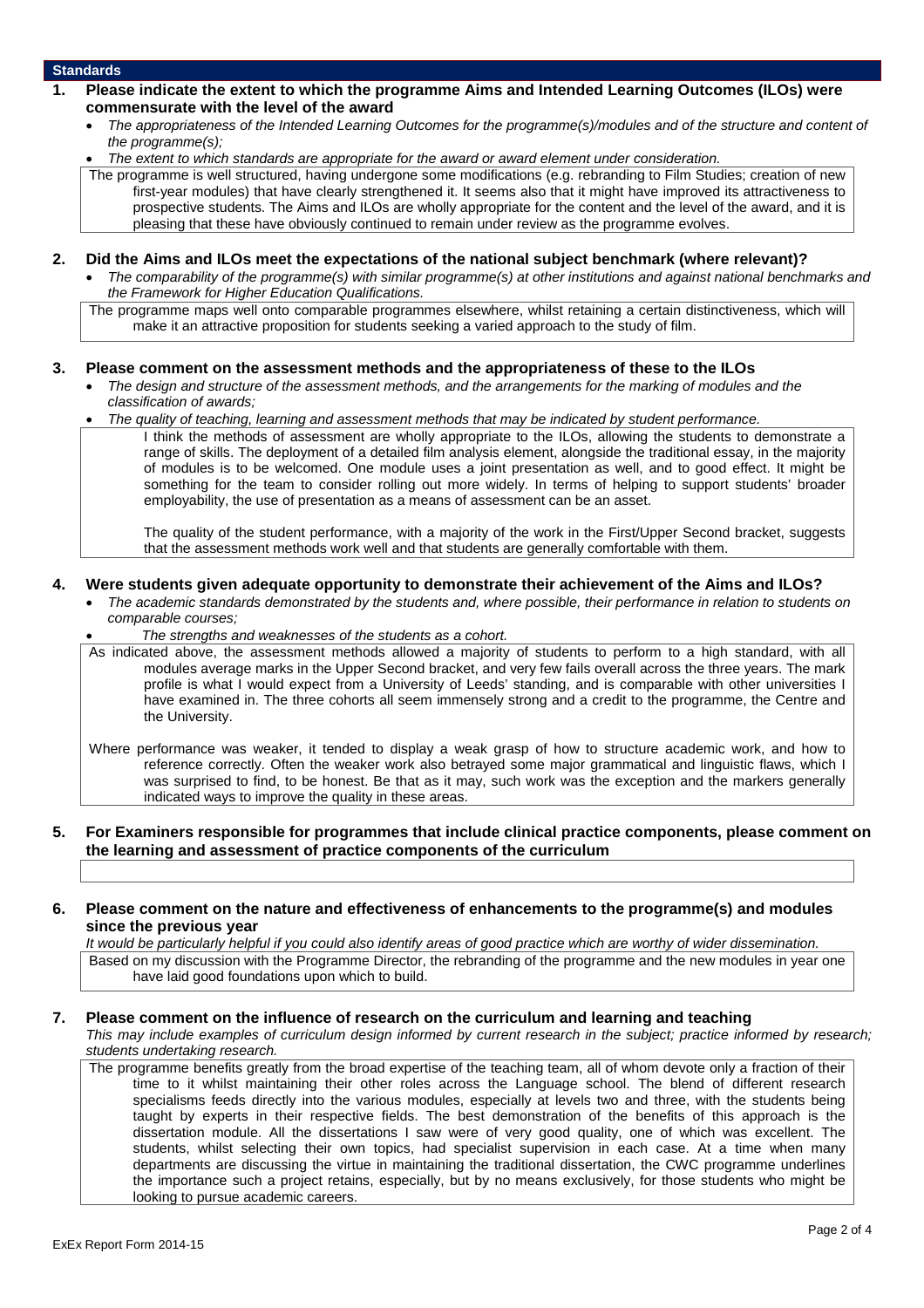**8. Where the programme forms part of an Integrated PhD, please comment on the appropriateness of the programme as training for a PhD**

#### **For Examiners involved in mentoring arrangements**

**9. If you have acted as a mentor to a new External Examiner or have received mentor support please comment here on the arrangements**

#### **The Examination/Assessment Process**

**10. The University and its Schools provide guidance for External Examiners as to their roles, powers and responsibilities. Please indicate whether this material was sufficient for you to act effectively as an External Examiner.**

*Whether External Examiners have sufficient access to the material needed to make the required judgements and whether they are encouraged to request additional information.*

I was perfectly happy that I was able to carry out my duties without any problem. I had several discussions with the Programme Director before, and during, my visit, where any questions I had were addressed. I was unfamiliar with the 'base room' approach, but I found it very practical.

# **11. Did you receive appropriate documentation relating to the programmes and/or parts of programmes for which you have responsibility, e.g. programme specifications or module handbooks, marking criteria?**

*The coherence of the policies and procedures relating to External Examiners and whether they match the explicit roles they are asked to perform.*

I was given the majority of the documentation I required in advance, whilst the material made available in the base room, including any module handbooks I'd not seen, made my job very easy. I was asked specifically to adjudicate in the case of one first-year essay, but otherwise I was simply required to look over the work, check the appropriateness of the marking to the classification as befits the traditional external examiner role.

#### **12. Were you provided with all draft examination papers/assessments? Was the nature and level of the questions appropriate? If not, were suitable arrangements made to consider your comments?**

I was sent all draft assessments and asked for my comments. In one or two cases, I made some recommendations or raised some queries in terms of clarifying the rubric, all of which were dealt with. I thought the questions/tasks set were appropriately challenging and wide-ranging enough to allow the students to demonstrate their ability, knowledge and to achieve the ILOs.

#### **13. Was sufficient assessed / examined work made available to enable you to have confidence in your evaluation of the standard of student work? Were the scripts clearly marked/annotated?**

I was presented with all work in all eight modules I am responsible for, and thus was able to have a complete overview of the marking, and moderation, procedures and assess the standard of work submitted.

There was evidence of generally good, full and formative marking and feedback in all modules, facilitated by a highly effective mark sheet, which is clearly practical and useful for both students and staff. The Programme Director is to be commended for creating the template. I did wonder if provision ought to be made for the second marker/moderator to add comments too, however, in cases of disagreement between the markers. In one of the modules, this discussion 'took place' on a separate sheet, but I did think there might have been scope for it to have been recorded on the mark sheet itself. The more general discussion between the markers, which is recorded on the module moderation sheet, was good in all cases, and that process clearly works well. The quantity of the samples moderated was appropriate, and in some cases marks for large numbers of students were altered accordingly, and appropriately, as a result of such dialogue.

#### **14. Was the choice of subjects for dissertations appropriate? Was the method and standard of assessment appropriate?**

As mentioned above, the subjects chosen for the dissertations were clearly inspired to a degree by the research specialisms of the core CWC team. The supervision was therefore clearly of very high standard, borne out by the marks awarded. There was some excellent work in evidence, including some elements suggesting the students would be ideal candidates for MA research. The assessment was very well handled.

#### **15. Were the administrative arrangements satisfactory for the whole process, including the operation of the Board of Examiners? Were you able to attend the meeting? Were you satisfied with the recommendations of the Board?**

Everything worked smoothly in terms of administration from start to finish. The essays/assessments were sent to me in good time, the material in the base room was extensive, and the Board ran smoothly and efficiently. The logistical arrangements were also seamless.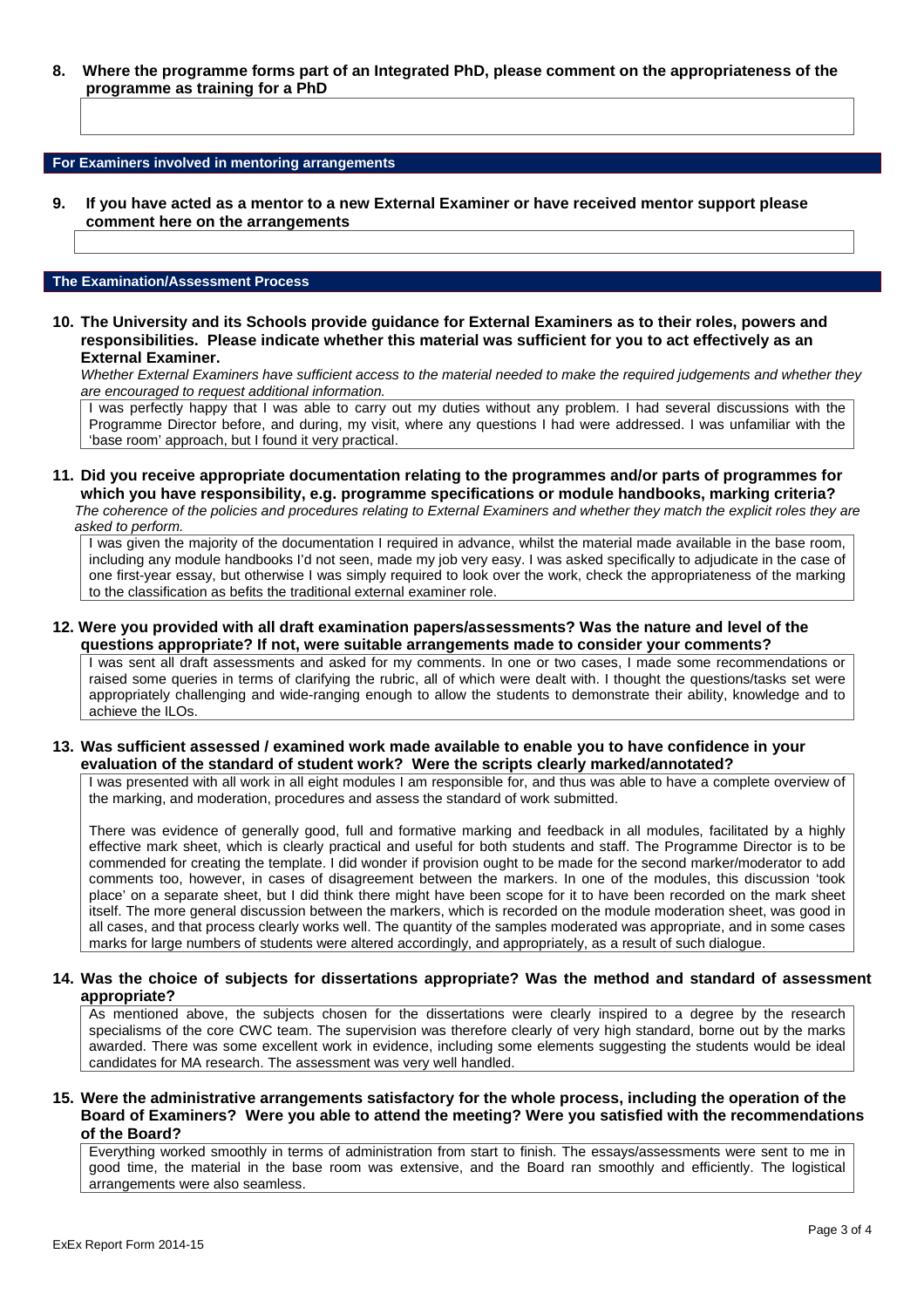#### **16. Were appropriate procedures in place to give due consideration to mitigating circumstances and medical evidence?**

Yes

#### **Other comments**

#### **Please use this box if you wish to make any further comments not covered elsewhere on the form**

I wondered whether the team might consider producing a programme handbook, outlining the overall structure of the Film Studies programme. In part, I realise that the programme sits alongside other programmes, many of whose students take cinema modules as electives, and the team devote only part of their time to it. I note too that it has undergone some changes over recent years. I did just think a programme handbook might nevertheless create a stronger impression of coherence, signalling who the team are, what their interests are and the overall pathways available to prospective students. If nothing else, it might improve recruitment to it, which is, after all, what we all want to see. Thinking practically, knowing that the team have had to manage maternity leave and sabbaticals, I feel that a programme handbook might also help staff orientate themselves too, especially those who might be new to teaching on it in the future, or only teach the odd lecture here and there.

Based on my own department, one other thing that Leeds might like to consider is the possibility of incorporating practice modules into the syllabus. The inclusion of such modules is very attractive in recruitment terms, can often enhance the quality of the theoretical work, as well as building and strengthening vocational and transferrable skills into the programme. I know this suggestion requires a bit more long-term planning, perhaps also in terms of resource. But I am aware that practice does exist at Leeds, and might not be too difficult to incorporate in the future. I think it would make an already vibrant programme even more so.

Finally, I wanted just to raise a more generic point about the marking scale and the use of hard 9s. I noted a lot of students were ending up with marks of 49/59/69. Is there not a virtue in, perhaps, adopting a pegged marking scheme, to clarify work which is, say, of high IIi quality from work that is clearly first class? Students would, for instance, be awarded either marks of 68 or 72, to underline a clear distinction between the classes. The number of 69s made me wonder whether this is truly first-class or not. A 68 or 72 would have made it abundantly clear. It is, in effect, adopting the system used abroad, especially in Germany, where similar work would be marked as A- or B+.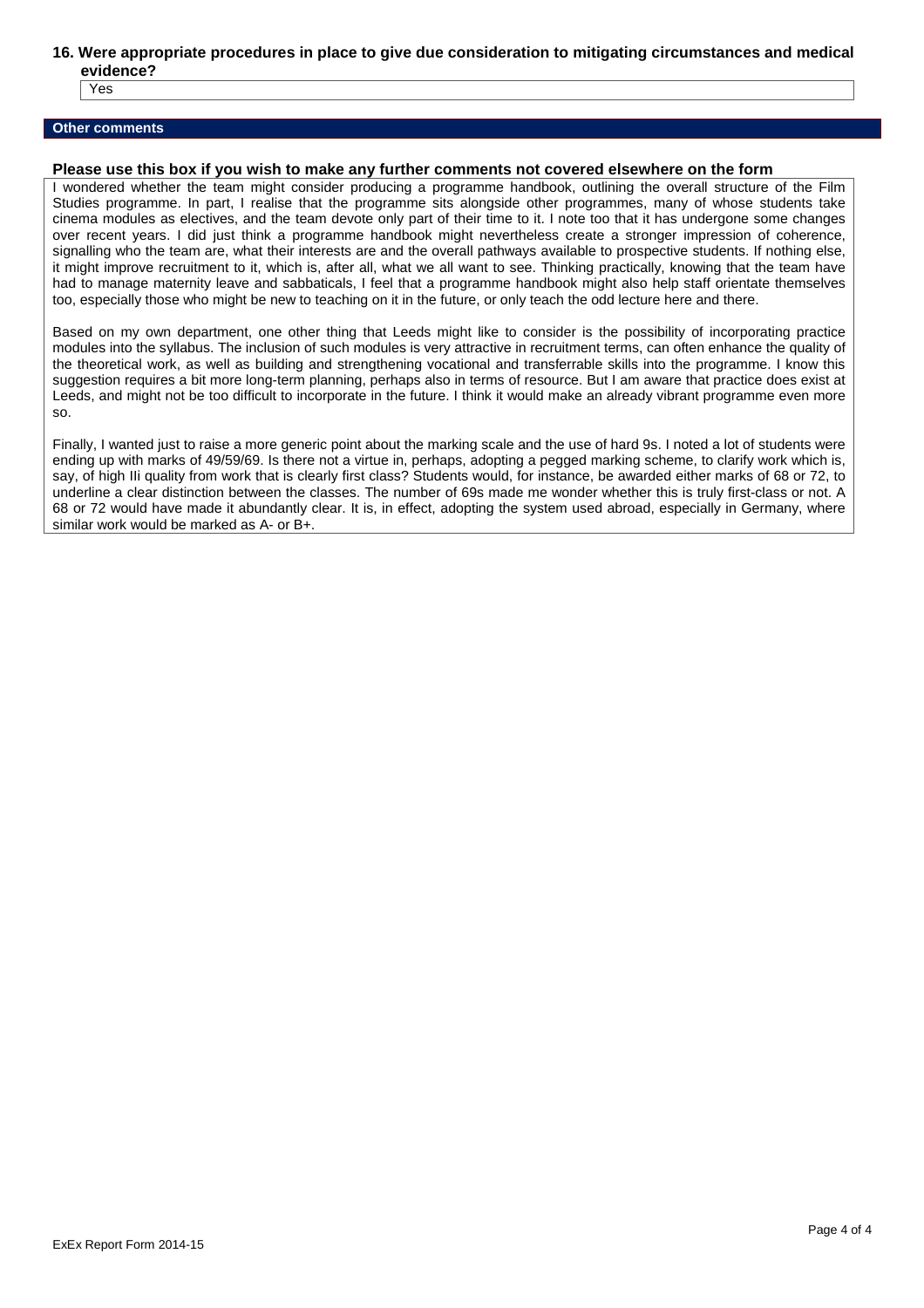# **School of Modern Languages and Cultures**

FACULTY OF ARTS



25 April 2016

# **Ref.: Reply to External Examiner's Report**

Dear ,

Thank you very much indeed for your detailed and overall positive report on the 2014-15 performance of the JH World Cinemas and Film Studies programmes. We are pleased to hear that overall you are satisfied with our programme design, and that you have found evidence of excellent teaching and results in our students' assessment portfolios. Equally as rewarding is your identification of robust film scholarship behind our research-led provision, and our transparent and professional marking procedures.

We are also thankful for the various further comments and suggestions for improvement that you have made, which I would like to address here:

## Programme Handbook:

An undergraduate programme handbook is in existence, and is currently in the process of being updated to reflect the changes that have taken place over the last year. Our core modules are explained and advertised to elective students through our Discovery Themes programme but we certainly agree that a new, streamlined programme handbook could serve as a valuable additional recruitment tool at open days (working in conjunction with our existing advertising materials).

## Practice Modules:

We agree about the attractiveness of practice modules to prospective students. As you note, practice does exist at Leeds (offered by the School of Media and Communication) but due to the cost involved we have not been able to add such modules to our sharing agreement with SMC. That said been able to add such modules to our sharing agreement with SMC. That said, begin development of an in-house introductory practice module. We hope to be able to offer this to our